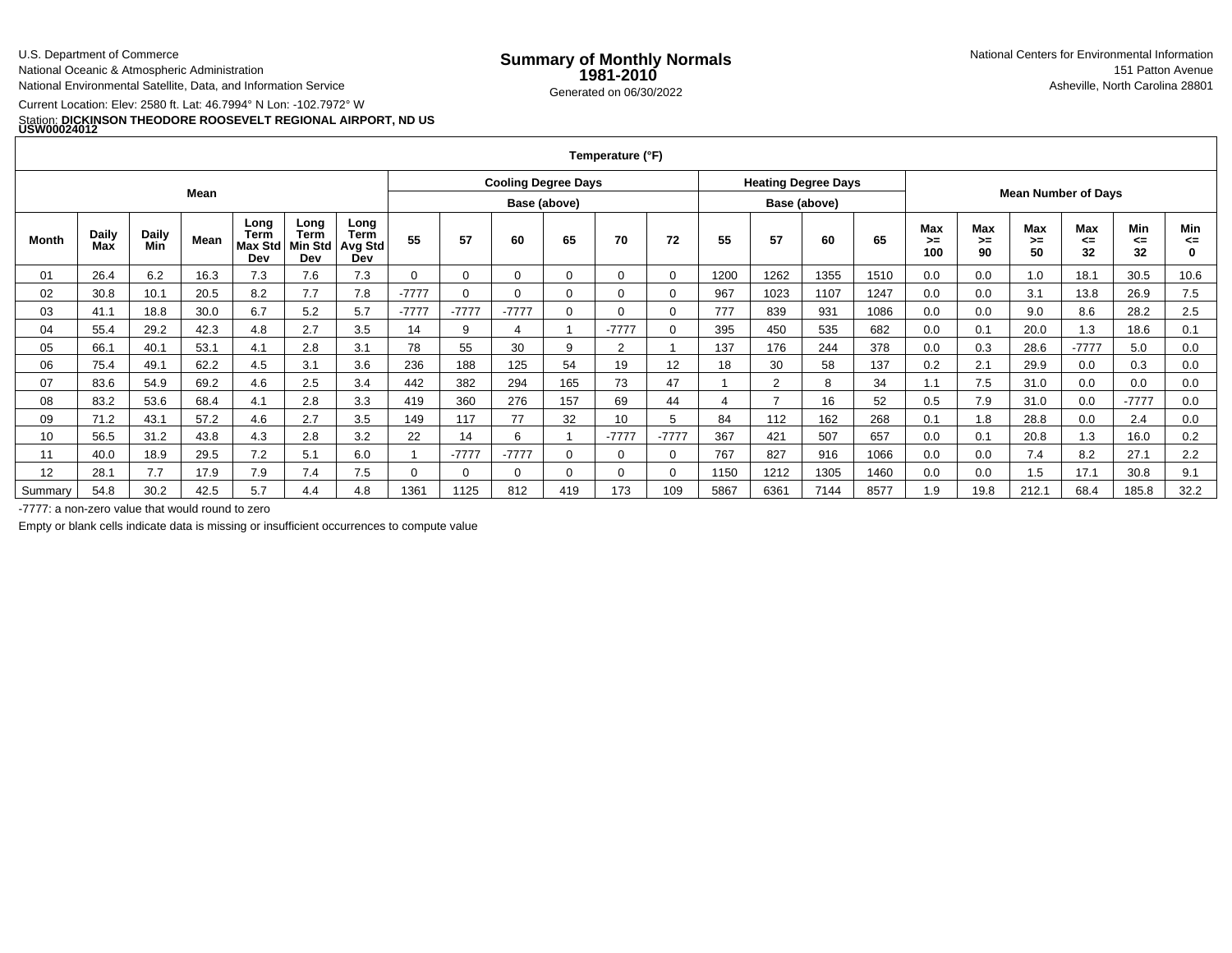U.S. Department of Commerce

National Oceanic & Atmospheric AdministrationNational Environmental Satellite, Data, and Information Service

Current Location: Elev: 2580 ft. Lat: 46.7994° N Lon: -102.7972° W

Station: **DICKINSON THEODORE ROOSEVELT REGIONAL AIRPORT, ND US USW00024012**

**Precipitation (in.)**

| <b>Trephanon</b> (m.) |               |           |           |                            |                                                                                                                               |                                                         |       |       |  |  |  |  |  |
|-----------------------|---------------|-----------|-----------|----------------------------|-------------------------------------------------------------------------------------------------------------------------------|---------------------------------------------------------|-------|-------|--|--|--|--|--|
|                       | <b>Totals</b> |           |           | <b>Mean Number of Days</b> | <b>Precipitation Probabilities</b><br>Probability that precipitation will be<br>equal to or less than<br>the indicated amount |                                                         |       |       |  |  |  |  |  |
|                       | <b>Means</b>  |           |           | <b>Daily Precipitation</b> |                                                                                                                               | <b>Monthly Precipitation<br/>vs. Probability Levels</b> |       |       |  |  |  |  |  |
| Month                 | Mean          | $>= 0.01$ | $>= 0.10$ | $>= 0.50$                  | $>= 1.00$                                                                                                                     | 0.25                                                    | 0.50  | 0.75  |  |  |  |  |  |
| 01                    | 0.30          | 5.2       | 0.9       | $-7777$                    | 0.0                                                                                                                           | 0.10                                                    | 0.23  | 0.44  |  |  |  |  |  |
| 02                    | 0.33          | 4.3       | 0.8       | 0.1                        | 0.0                                                                                                                           | 0.06                                                    | 0.22  | 0.42  |  |  |  |  |  |
| 03                    | 0.69          | 6.4       | 1.6       | 0.3                        | 0.1                                                                                                                           | 0.19                                                    | 0.60  | 0.92  |  |  |  |  |  |
| 04                    | 1.47          | 7.8       | 3.5       | 0.7                        | 0.3                                                                                                                           | 0.74                                                    | 1.18  | 2.00  |  |  |  |  |  |
| 05                    | 2.32          | 10.9      | 5.5       | 1.2                        | 0.3                                                                                                                           | 1.35                                                    | 1.85  | 2.69  |  |  |  |  |  |
| 06                    | 3.20          | 12.2      | 6.6       | 2.2                        | 0.6                                                                                                                           | 2.11                                                    | 2.77  | 4.14  |  |  |  |  |  |
| 07                    | 2.44          | 9.5       | 4.8       | 1.6                        | 0.5                                                                                                                           | 1.51                                                    | 1.94  | 3.64  |  |  |  |  |  |
| 08                    | 1.54          | 6.8       | 3.1       | 0.9                        | 0.3                                                                                                                           | 0.71                                                    | 1.17  | 1.84  |  |  |  |  |  |
| 09                    | 1.47          | 6.6       | 3.3       | 0.7                        | 0.2                                                                                                                           | 0.59                                                    | 1.38  | 2.13  |  |  |  |  |  |
| 10                    | 1.23          | 6.2       | 2.4       | 0.8                        | 0.2                                                                                                                           | 0.30                                                    | 0.63  | 1.33  |  |  |  |  |  |
| 11                    | 0.54          | 5.7       | 1.4       | 0.2                        | $-7777$                                                                                                                       | 0.12                                                    | 0.31  | 0.76  |  |  |  |  |  |
| 12                    | 0.24          | 4.9       | 0.6       | 0.0                        | 0.0                                                                                                                           | 0.12                                                    | 0.21  | 0.35  |  |  |  |  |  |
| Summary               | 15.77         | 86.5      | 34.5      | 8.7                        | 2.5                                                                                                                           | 7.90                                                    | 12.49 | 20.66 |  |  |  |  |  |

-7777: a non-zero value that would round to zero

Empty or blank cells indicate data is missing or insufficient occurrences to compute value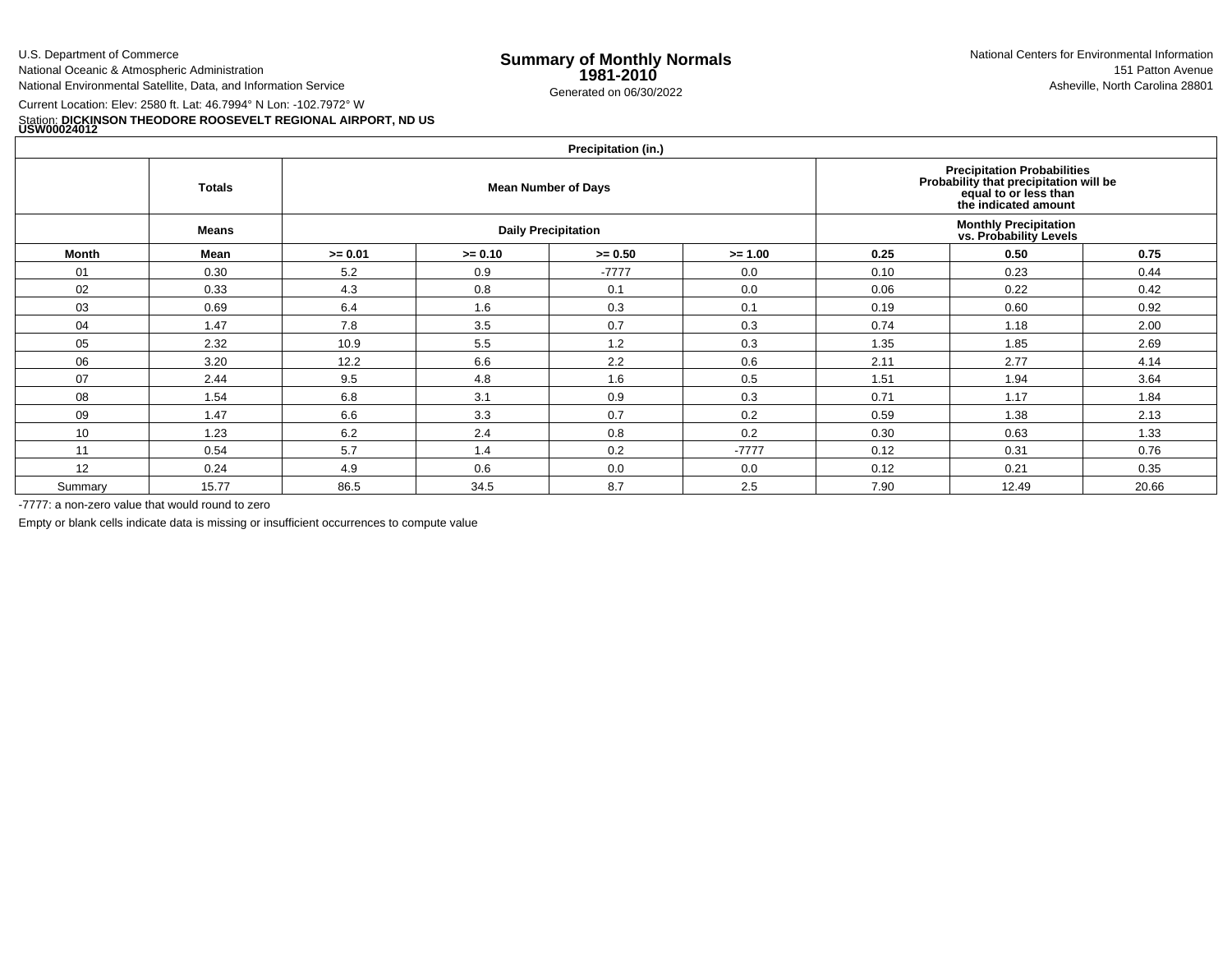U.S. Department of Commerce

National Oceanic & Atmospheric Administration

National Environmental Satellite, Data, and Information Service

## Current Location: Elev: 2580 ft. Lat: 46.7994° N Lon: -102.7972° WStation: **DICKINSON THEODORE ROOSEVELT REGIONAL AIRPORT, ND US USW00024012**

|              | Snow (in.)       |                            |      |                        |         |       |      |      |                          |     |                                                                                                  |      |                                                                                                          |  |  |  |
|--------------|------------------|----------------------------|------|------------------------|---------|-------|------|------|--------------------------|-----|--------------------------------------------------------------------------------------------------|------|----------------------------------------------------------------------------------------------------------|--|--|--|
|              | Totals           | <b>Mean Number of Days</b> |      |                        |         |       |      |      |                          |     |                                                                                                  |      | <b>Snow Probabilities</b><br>Probability that snow will be equal to<br>or less than the indicated amount |  |  |  |
|              | Means            |                            |      | Snowfall >= Thresholds |         |       |      |      | Snow Depth >= Thresholds |     | Monthly Snow vs. Probability Levels<br>Values derived from the<br>incomplete gamma distribution. |      |                                                                                                          |  |  |  |
| <b>Month</b> | Snowfall<br>Mean | 0.01                       | 1.0  | 3.0                    | 5.00    | 10.00 |      | 3    | 5                        | 10  | .25                                                                                              | .50  | .75                                                                                                      |  |  |  |
| 01           | 6.0              | 5.8                        | 2.1  | 0.4                    | 0.2     | 0.0   | 19.3 | 13.9 | 8.6                      | 3.1 | 1.8                                                                                              | 5.4  | 9.5                                                                                                      |  |  |  |
| 02           | 5.0              | 4.8                        | 1.9  | 0.4                    | 0.1     | 0.0   | 14.7 | 7.9  | 4.3                      | 1.5 | 1.3                                                                                              | 3.9  | 7.2                                                                                                      |  |  |  |
| 03           | 5.6              | 4.9                        | 2.0  | 0.5                    | 0.2     | 0.0   | 9.9  | 7.0  | 3.8                      | 1.0 | 1.6                                                                                              | 3.5  | 10.2                                                                                                     |  |  |  |
| 04           | 5.9              | 3.0                        | 1.6  | 0.6                    | 0.4     | 0.1   | 4.1  | 2.4  | 1.5                      | 0.6 | 1.5                                                                                              | 3.7  | 10.0                                                                                                     |  |  |  |
| 05           | 0.5              | 0.3                        | 0.2  | 0.1                    | 0.0     | 0.0   | 0.4  | 0.2  | 0.1                      | 0.0 | 0.0                                                                                              | 0.0  | 0.0                                                                                                      |  |  |  |
| 06           | 0.0              | 0.0                        | 0.0  | 0.0                    | 0.0     | 0.0   | 0.0  | 0.0  | 0.0                      | 0.0 | 0.0                                                                                              | 0.0  | 0.0                                                                                                      |  |  |  |
| 07           | 0.0              | 0.0                        | 0.0  | 0.0                    | 0.0     | 0.0   | 0.0  | 0.0  | 0.0                      | 0.0 | 0.0                                                                                              | 0.0  | 0.0                                                                                                      |  |  |  |
| 08           | 0.0              | 0.0                        | 0.0  | 0.0                    | 0.0     | 0.0   | 0.0  | 0.0  | 0.0                      | 0.0 | 0.0                                                                                              | 0.0  | 0.0                                                                                                      |  |  |  |
| 09           | 0.5              | 0.2                        | 0.2  | 0.1                    | 0.1     | 0.0   | 0.1  | 0.1  | 0.1                      | 0.0 | 0.0                                                                                              | 0.0  | 0.0                                                                                                      |  |  |  |
| 10           | 1.6              | 1.1                        | 0.5  | 0.1                    | 0.1     | 0.0   | 1.0  | 0.4  | 0.2                      | 0.0 | 0.0                                                                                              | 0.4  | 1.9                                                                                                      |  |  |  |
| 11           | 5.8              | 5.1                        | 1.8  | 0.6                    | 0.1     | 0.0   | 10.0 | 4.7  | 2.4                      | 0.4 | 0.9                                                                                              | 4.6  | 10.1                                                                                                     |  |  |  |
| 12           | 4.6              | 5.6                        | 1.9  | 0.2                    | $-7777$ | 0.0   | 17.0 | 8.1  | 4.4                      | 0.7 | 2.2                                                                                              | 3.7  | 5.9                                                                                                      |  |  |  |
| Summary      | 35.5             | 30.8                       | 12.2 | 3.0                    | 1.2     | 0.1   | 76.5 | 44.7 | 25.4                     | 7.3 | 9.3                                                                                              | 25.2 | 54.8                                                                                                     |  |  |  |

-7777: a non-zero value that would round to zero

Empty or blank cells indicate data is missing or insufficient occurrences to compute value